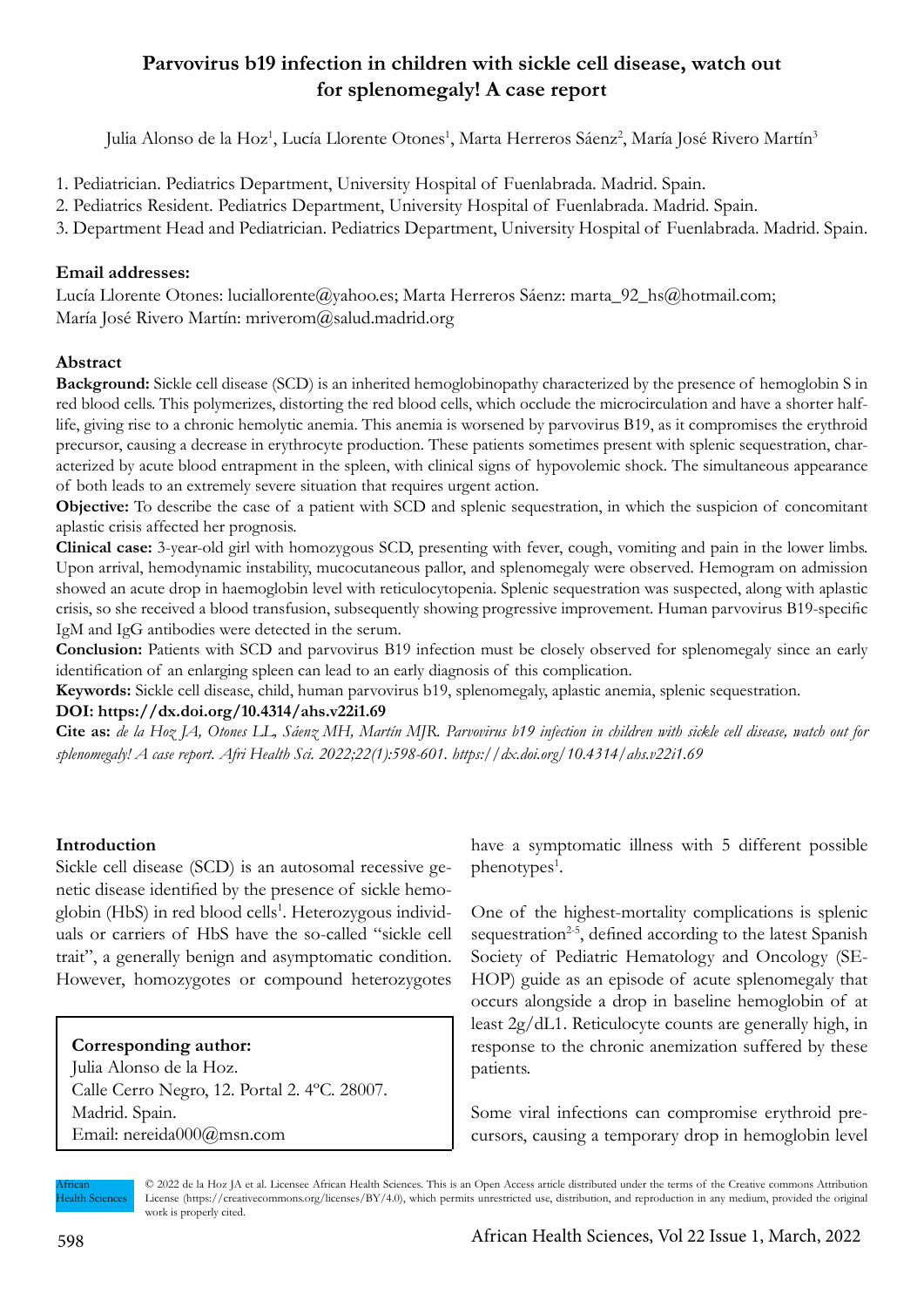that is generally mild in healthy patients<sup>6</sup>. However, in patients with chronic hemolytic anemia such as those with SCD, the failure of the bone marrow to respond, coupled with the short half-life of the red blood cells, causes a typically symptomatic anemia that requires a blood transfusion<sup>6</sup>. The most frequent cause of aplastic crises in patients with SCD is parvovirus B19 infection<sup>2,6-9</sup>, first described in 1981<sup>10</sup>. SEHOP defines an aplastic crisis as a baseline hemoglobin level that has decreased by at least  $2 g/dL$  that occurs together with reticulocytopenia<sup>1</sup>.

Although it is less frequent, Parvovirus B19 can cause both complications<sup>2-4,8,11</sup>. This constitutes an extremely serious situation<sup>3,4,8,12</sup>, since it triggers severe anemia as the red blood cells get trapped into the spleen and the bone marrow can´t resolve it due to the erythroid precursors are compromised.

The prognosis for these patients improves dramatically when the diagnosis is made early $3,4,8,12$ , so it is therefore essential for physicians to be able to recognize it.

#### **Clinical case**

3-year-old girl with homozygotic SCD (Hb SS), diagnosed with newborn screening. She was brought to the emergency room by her father with a fever of 39ºC, coughing, vomiting, and pain in the lower limbs. 2 weeks before she had presented a self-limiting febrile episode that included the appearance of mouth ulcers and a blood analysis that was not indicative of drop in her baseline hemoglobin level or hemolysis, so she did not require hospitalization.

Her physical examination upon arrival revealed mucocutaneous paleness, tachycardia, sleepiness, and a noteworthy splenomegaly (spleen at 8 cm below rib edge).

Due to her hemodynamic instability, intravenous isotonic saline solution was administered at 10 mL/kg, a blood sample was drawn for analysis and cross-matching, and a first dose of intravenous antibiotic was administered (ceftriaxone, 100 mg/kg/day). The blood analysis revealed severe anemia with a hemoglobin level of 3.7 g/dL, reticulocytopenia (22,000 reticulocytes/ mm<sup>3</sup>), and an elevated level of the enzyme lactate dehydrogenase (1097 U/L). The blood analysis and biochemistry were otherwise normal.

Due to the clinical suspicion of splenic sequestration and aplastic crisis, a red blood cell concentrate transfusion was performed, with the target hemoglobin calculated at 8 g/dL. This was completed without incident, and the normalization of the hemoglobin level was checked by a blood analysis carried out 90 minutes later, which revealed a hemoglobin count of 8.3 g/dL.

In addition, to complete the etiological study, a chest X-ray was ordered (Figure 1), which was normal, along with a serological test for the Epstein-Barr virus, cytomegalovirus, leishmaniasis, and parvovirus B19.

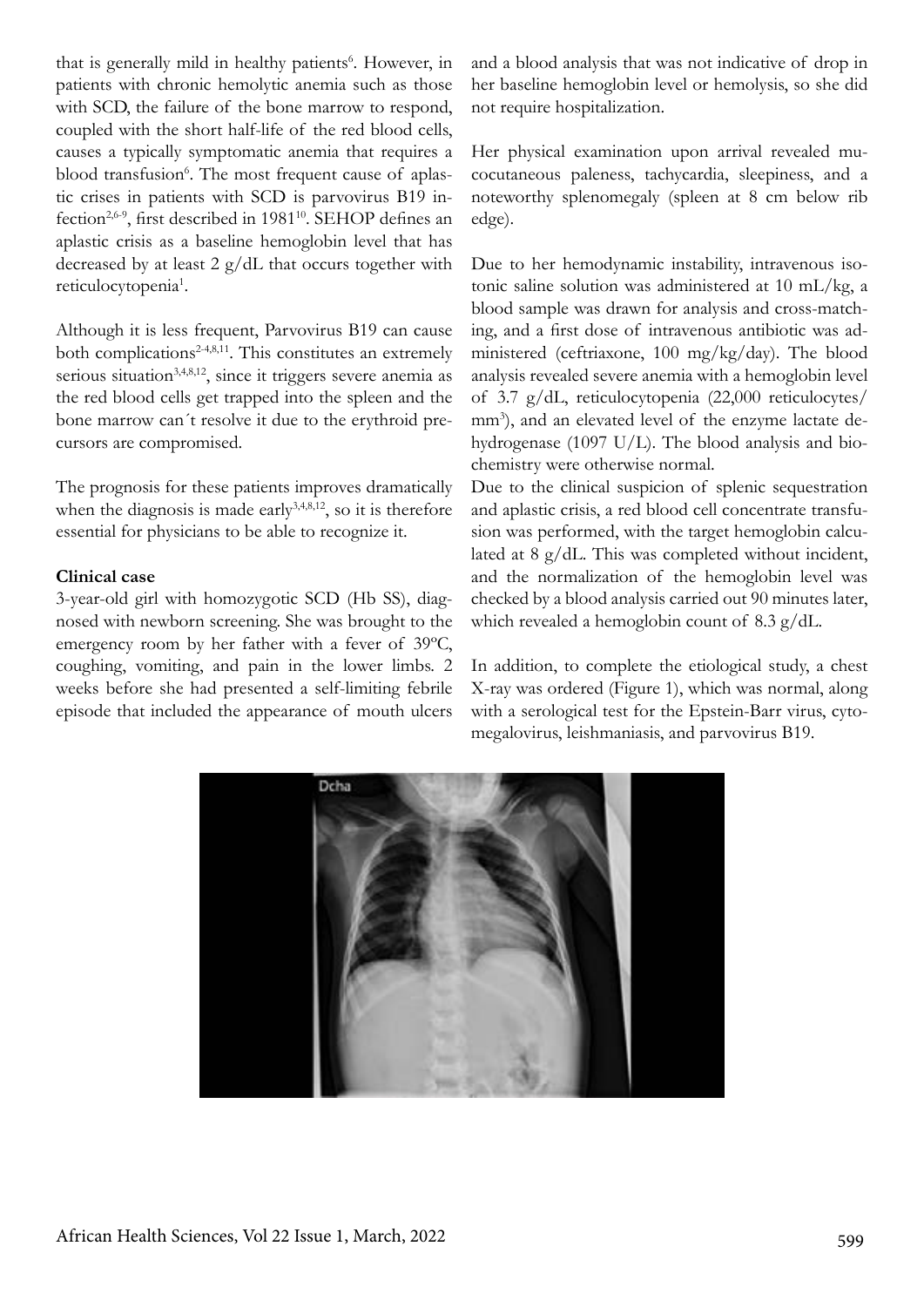After the blood transfusion, she remained clinically and hemodynamically stable. 48 hours later, the serology results were received: the IgM and IgG were positive for parvovirus B19. Having remained afebrile, with a negative blood culture at 48 hours, a blood analysis that was not indicative of bacterial infection, and the confirmation of a recent parvovirus B19 infection, the intravenous antibiotic was discontinued and she was discharged and scheduled for a clinical follow-up 48 hours later.

On the day of her discharge, the blood analysis was repeated, which showed: stable hemoglobin (8.8 g/dL), clearly increasing reticulocytes (615,000 reticulocytes/ mm<sup>3</sup>), and a decreasing lactate dehydrogenase level (898 U/L). The physical examination revealed a reduced spleen size (6 cm below rib edge).

3 months later, she had another episode of splenic sequestration secondary to an upper respiratory tract infection. She was thus sent to a referral hospital for splenectomy.

|                                                        | At<br>admission | 90 minutes<br>after red<br>blood cell<br>transfusion | <b>First day</b><br>after<br>admission | On discharge | <b>48 hours</b><br>after<br>discharge |
|--------------------------------------------------------|-----------------|------------------------------------------------------|----------------------------------------|--------------|---------------------------------------|
| Spleen size<br>(cm<br>below rib edge)                  | 8               |                                                      | 6,5                                    | 6            | $1 - 2$                               |
| Hemoglobin value<br>(g/dl)                             | 3,7             | 8,3                                                  |                                        | 8,8          | 10,2                                  |
| Reticulocyte count<br>(reticulocytes/mm <sup>3</sup> ) | 22.000          | 73.000                                               |                                        | 615.000      | 158.000                               |
| lactate<br>Enzyme<br>dehydrogenase<br>level $(U/L)$    | 1097            |                                                      |                                        | 898          | 511                                   |

**Table 1**. Clinical and laboratory parameters

### **Discussion**

Hemoglobinopathies are detected through the newborn screenings introduced in Spain in 2004. These were first implemented in Madrid and then the practice spread to other cities in our country. Thanks to this screening, SCD is the disease that is most commonly detected at birth in several countries<sup>1</sup>, being an important milestone as it allows close follow-up of these patients from birth. In Spain, in 2017, there were more than 1000 people diagnosed, according to data from the national registry of hemoglobinopathies in Spain (REHem)<sup>1</sup>.

One of the objectives sought when working with these patients, from a very early age, is actively protecting them against complications. That´s the reason why we have to explain parents they have to go to a Pediatrician soon when children have fever, as they have more risk of developing sepsis and the reason why we prescribe broad-spectrum antibiotics when an infection is suspected.

Another important preventative measure is palpate the spleen, specially in the case of intercurrent processes,

to recognize a splenic sequestration as soon as possible, due to it can cause hypovolemic shock with multi-organ failure4 and even death, as is reported by Wethers et al<sup>3</sup> or Saad et al<sup>8</sup>. This complication is more frequent in small children<sup>4</sup>, like our patient, in patients treated with hidroxyurea<sup>5</sup> and in those with less severe phenotypes  $(SC, S\beta+)$ <sup>13</sup>, since the spleen is preserved for longer.

As Brousse et al reported<sup>5</sup>, increased inflammation during a febrile condition may promote the trapping of blood within the spleen, causing a massive entrapment of red blood cells, resulting in a splenic sequestration. Parvovirus B19 is a well-known cause of fever, being isolated in some children with SCD and splenic sequestration<sup>2,4,8,11</sup>. Furthermore, this virus characteristically produces aplastic crisis in these patients $6,7,9-11$ , so they are more likely to suffer both complications simultaneously, developing severe anemia with poor prognosis if red blood cell transfusion is not performed<sup>2,4,8</sup>.

In other hand, we usually find reticulocytopenia in these children, as in our patient, when a high reticulocyte count is expected due to splenic sequestration.